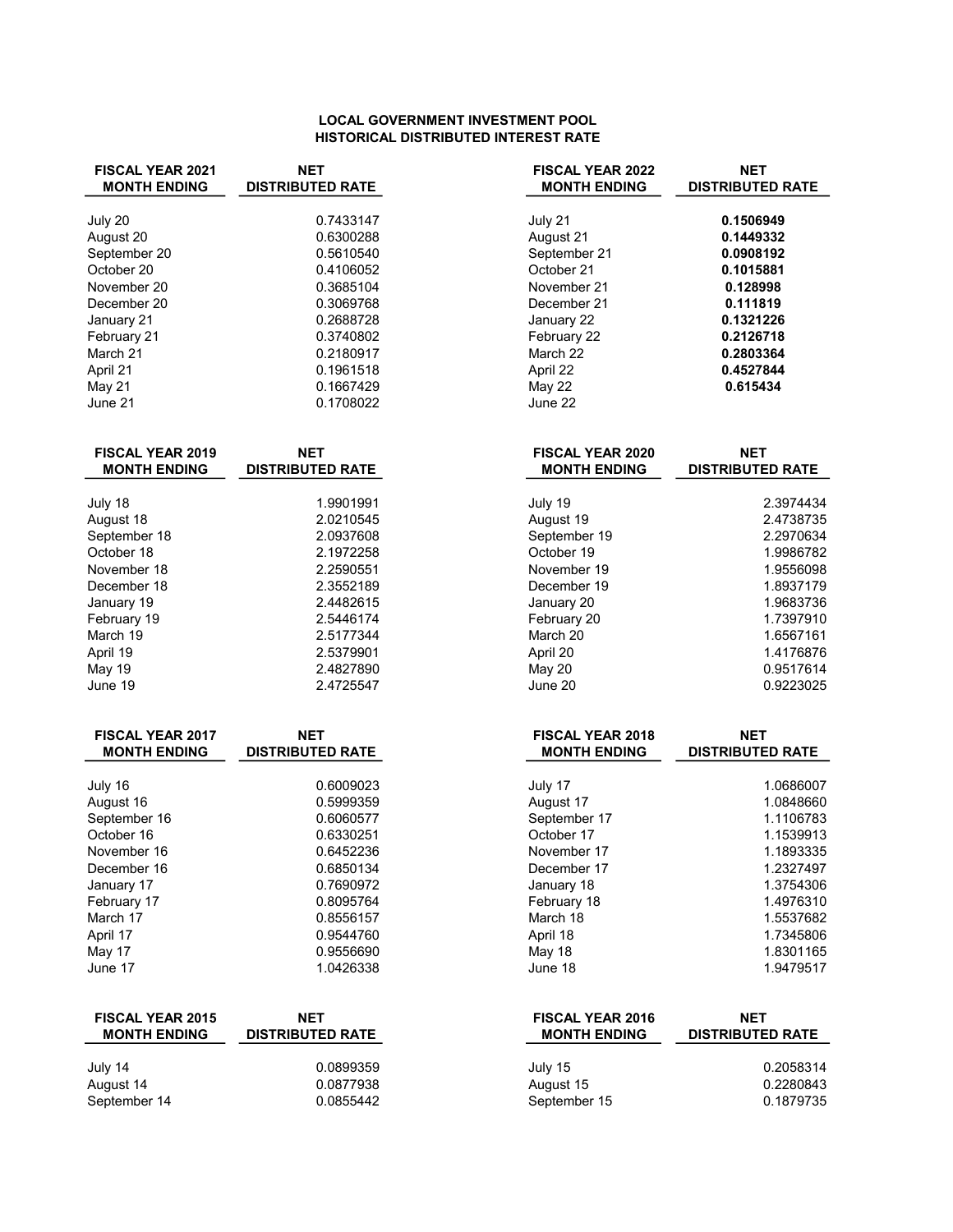| <b>FISCAL YEAR 2021</b><br><b>MONTH ENDING</b> | <b>NET</b><br><b>DISTRIBUTED RATE</b> | <b>FISCAL YEAR 2022</b><br><b>MONTH ENDING</b> | <b>NET</b><br><b>DISTRIBUTED RATE</b> |
|------------------------------------------------|---------------------------------------|------------------------------------------------|---------------------------------------|
| July 20                                        | 0.7433147                             | July 21                                        | 0.1506949                             |
| August 20                                      | 0.6300288                             | August 21                                      | 0.1449332                             |
| September 20                                   | 0.5610540                             | September 21                                   | 0.0908192                             |
| October 20                                     | 0.4106052                             | October 21                                     | 0.1015881                             |
| November 20                                    | 0.3685104                             | November 21                                    | 0.128998                              |
| December 20                                    | 0.3069768                             | December 21                                    | 0.111819                              |
| January 21                                     | 0.2688728                             | January 22                                     | 0.1321226                             |
| February 21                                    | 0.3740802                             | February 22                                    | 0.2126718                             |
| March 21                                       | 0.2180917                             | March 22                                       | 0.2803364                             |
| April 21                                       | 0.1961518                             | April 22                                       | 0.4527844                             |
| May 21                                         | 0.1667429                             | May 22                                         | 0.615434                              |
| October 14                                     | 0.0797440                             | October 15                                     | 0.2486258                             |
| November 14                                    | 0.0860787                             | November 15                                    | 0.2714212                             |
| December 14                                    | 0.0845221                             | December 15                                    | 0.3033321                             |
| January 15                                     | 0.0850246                             | January 16                                     | 0.4205412                             |
| February 15                                    | 0.1230298                             | February 16                                    | 0.4720030                             |
| March 15                                       | 0.1486300                             | March 16                                       | 0.4629506                             |
| April 15                                       | 0.1758388                             | April 16                                       | 0.5245915                             |
| May 15                                         | 0.1798845                             | May 16                                         | 0.5195801                             |
| June 15                                        | 0.2014263                             | June 16                                        | 0.5368118                             |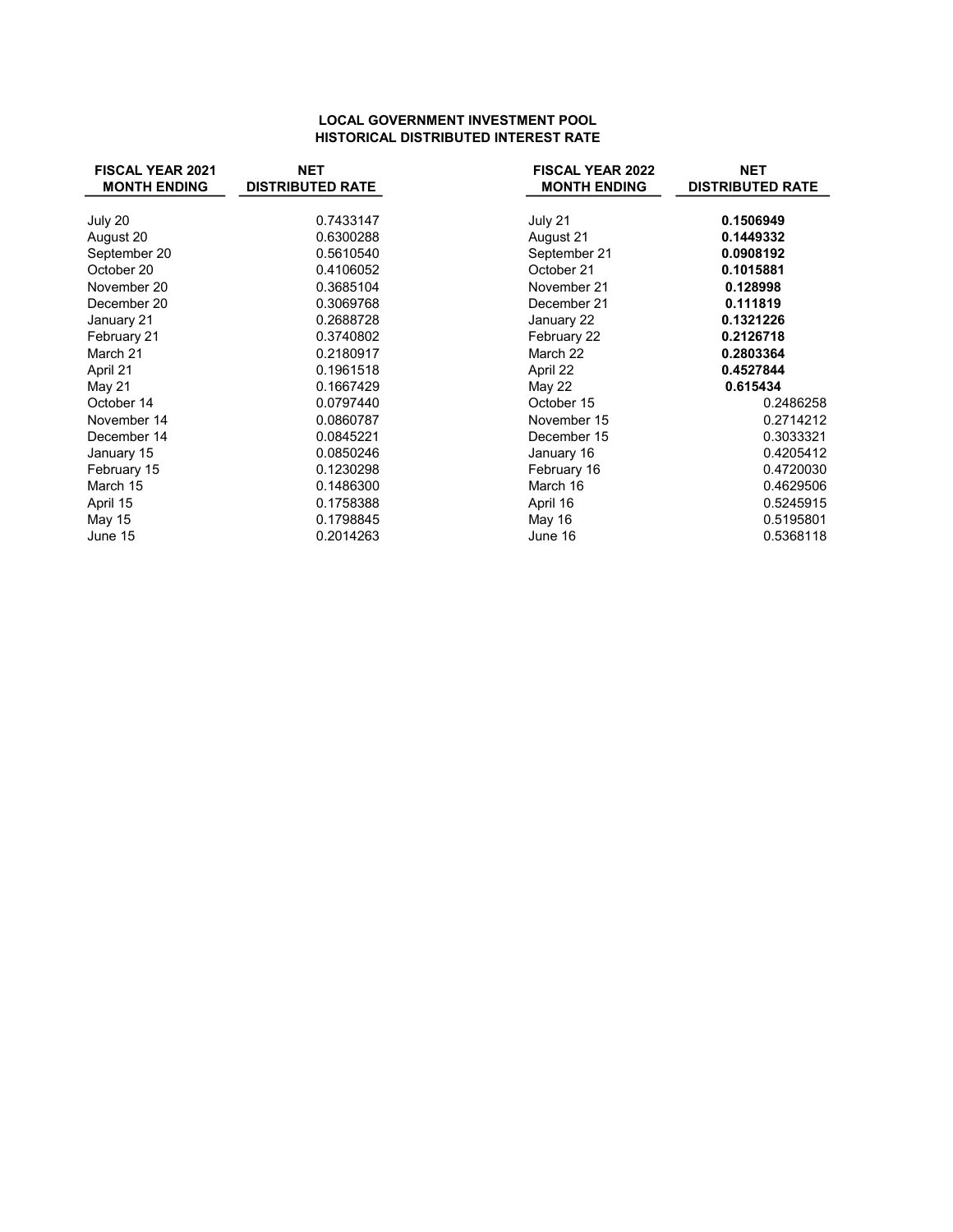| <b>FISCAL YEAR 2021</b><br><b>MONTH ENDING</b> | <b>NET</b><br><b>DISTRIBUTED RATE</b> | <b>FISCAL YEAR 2022</b><br><b>MONTH ENDING</b> | <b>NET</b><br><b>DISTRIBUTED RATE</b> |
|------------------------------------------------|---------------------------------------|------------------------------------------------|---------------------------------------|
|                                                |                                       |                                                |                                       |
| July 20                                        | 0.7433147                             | July 21                                        | 0.1506949                             |
| August 20                                      | 0.6300288                             | August 21                                      | 0.1449332                             |
| September 20                                   | 0.5610540                             | September 21                                   | 0.0908192                             |
| October 20                                     | 0.4106052                             | October 21                                     | 0.1015881                             |
| November 20                                    | 0.3685104                             | November 21                                    | 0.128998                              |
| December 20                                    | 0.3069768                             | December 21                                    | 0.111819                              |
| January 21                                     | 0.2688728                             | January 22                                     | 0.1321226                             |
| February 21                                    | 0.3740802                             | February 22                                    | 0.2126718                             |
| March 21                                       | 0.2180917                             | March 22                                       | 0.2803364                             |
| April 21                                       | 0.1961518                             | April 22                                       | 0.4527844                             |
| May 21                                         | 0.1667429                             | <b>May 22</b>                                  | 0.615434                              |
| <b>FISCAL YEAR 2013</b>                        | <b>NET</b>                            | <b>FISCAL YEAR 2014</b>                        | <b>NET</b>                            |
| <b>MONTH ENDING</b>                            | <b>DISTRIBUTED RATE</b>               | <b>MONTH ENDING</b>                            | <b>DISTRIBUTED RATE</b>               |
|                                                |                                       |                                                |                                       |
| July 12                                        | 0.1749412                             | July 13                                        | 0.1381276                             |
| August 12                                      | 0.1663254                             | August 13                                      | 0.1235958                             |
| September 12                                   | 0.1758820                             | September 13                                   | 0.0959908                             |
| October 12                                     | 0.1696683                             | October 13                                     | 0.0972155                             |
| November 12                                    | 0.1704998                             | November 13                                    | 0.0935234                             |
| December 12                                    | 0.1685164                             | December 13                                    | 0.0905834                             |
| January 13                                     | 0.1739014                             | January 14                                     | 0.0786472                             |
| February 13                                    | 0.1627190                             | February 14                                    | 0.0815538                             |
| March 13                                       | 0.1538480                             | March 14                                       | 0.0829819                             |
| April 13                                       | 0.1522054                             | April 14                                       | 0.0873845                             |
| <b>May 13</b>                                  | 0.1421660                             | May 14                                         | 0.0866103                             |
| June 13                                        | 0.1250749                             | June 14                                        | 0.0884806                             |

| <b>FISCAL YEAR 2011</b><br><b>MONTH ENDING</b> | <b>NET</b><br><b>DISTRIBUTED RATE</b> | <b>FISCAL YEAR 2012</b><br><b>MONTH ENDING</b> | <b>NET</b><br><b>DISTRIBUTE</b> |
|------------------------------------------------|---------------------------------------|------------------------------------------------|---------------------------------|
| July 10                                        | 0.2340                                | July 11                                        |                                 |
| August 10                                      | 0.2415                                | August 11                                      |                                 |
| September 10                                   | 0.2309                                | September 11                                   |                                 |
| October 10                                     | 0.2136                                | October 11                                     |                                 |
| November 10                                    | 0.2110                                | November 11                                    |                                 |
| December 10                                    | 0.2131                                | December 11                                    |                                 |
| January 11                                     | 0.1943                                | January 12                                     |                                 |
| February 11                                    | 0.1909                                | February 12                                    |                                 |
| March 11                                       | 0.1920                                | March 12                                       |                                 |
| April 11                                       | 0.1631                                | April 12                                       |                                 |
| May 11                                         | 0.1524                                | May 12                                         |                                 |
| June 11                                        | 0.1336                                | June 12                                        |                                 |

| <b>FISCAL YEAR 2009</b><br><b>MONTH ENDING</b> | <b>NET</b><br><b>DISTRIBUTED RATE</b> | <b>FISCAL YEAR 2010</b><br><b>MONTH ENDING</b><br><b>DISTRIBUTE</b> |  |
|------------------------------------------------|---------------------------------------|---------------------------------------------------------------------|--|
| July 08                                        | 2.2927                                | July 09                                                             |  |
| August 08                                      | 2.1780                                | August 09                                                           |  |
| September 08                                   | 2.2760                                | September 09                                                        |  |
| October 08                                     | 2.1890                                | October 09                                                          |  |
| November 08                                    | 1.9781                                | November 09                                                         |  |

| <b>FISCAL YEAR 2021</b><br><b>MONTH ENDING</b> | <b>NET</b><br><b>DISTRIBUTED RATE</b> | <b>FISCAL YEAR 2022</b><br><b>MONTH ENDING</b> | <b>NET</b><br><b>DISTRIBUTED RATE</b> |
|------------------------------------------------|---------------------------------------|------------------------------------------------|---------------------------------------|
|                                                | 0.7433147                             |                                                | 0.1506949                             |
| July 20                                        |                                       | July 21                                        |                                       |
| August 20                                      | 0.6300288                             | August 21                                      | 0.1449332                             |
| September 20                                   | 0.5610540                             | September 21                                   | 0.0908192                             |
| October 20                                     | 0.4106052                             | October 21                                     | 0.1015881                             |
| November 20                                    | 0.3685104                             | November 21                                    | 0.128998                              |
| December 20                                    | 0.3069768                             | December 21                                    | 0.111819                              |
| January 21                                     | 0.2688728                             | January 22                                     | 0.1321226                             |
| February 21                                    | 0.3740802                             | February 22                                    | 0.2126718                             |
| March 21                                       | 0.2180917                             | March 22                                       | 0.2803364                             |
| April 21                                       | 0.1961518                             | April 22                                       | 0.4527844                             |
| May 21                                         | 0.1667429                             | May 22                                         | 0.615434                              |
| <b>FISCAL YEAR 2013</b>                        | <b>NET</b>                            | <b>FISCAL YEAR 2014</b>                        | <b>NET</b>                            |
| <b>MONTH ENDING</b>                            | <b>DISTRIBUTED RATE</b>               | <b>MONTH ENDING</b>                            | <b>DISTRIBUTED RATE</b>               |
| July 12                                        | 0.1749412                             | July 13                                        | 0.1381276                             |
| August 12                                      | 0.1663254                             | August 13                                      | 0.1235958                             |
| September 12                                   | 0.1758820                             | September 13                                   | 0.0959908                             |
| October 12                                     | 0.1696683                             | October 13                                     | 0.0972155                             |
| November 12                                    | 0.1704998                             | November 13                                    | 0.0935234                             |
| December 12                                    | 0.1685164                             | December 13                                    |                                       |
|                                                |                                       |                                                | 0.0905834                             |
| January 13                                     | 0.1739014                             | January 14                                     | 0.0786472                             |
| February 13                                    | 0.1627190                             | February 14                                    | 0.0815538                             |
| March 13                                       | 0.1538480                             | March 14                                       | 0.0829819                             |
| April 13                                       | 0.1522054                             | April 14                                       | 0.0873845                             |
| May 13                                         | 0.1421660                             | May 14                                         | 0.0866103                             |
|                                                |                                       |                                                | 0.0001000                             |

| <b>NET</b><br><b>DISTRIBUTED RATE</b> | <b>FISCAL YEAR 2012</b><br><b>MONTH ENDING</b> | <b>NET</b><br><b>DISTRIBUTED RATE</b> |
|---------------------------------------|------------------------------------------------|---------------------------------------|
|                                       |                                                | 0.1212                                |
| 0.2415                                | August 11                                      | 0.1151                                |
| 0.2309                                | September 11                                   | 0.1101                                |
| 0.2136                                | October 11                                     | 0.1235                                |
| 0.2110                                | November 11                                    | 0.1089                                |
| 0.2131                                | December 11                                    | 0.0947                                |
| 0.1943                                | January 12                                     | 0.1000                                |
| 0.1909                                | February 12                                    | 0.1029                                |
| 0.1920                                | March 12                                       | 0.1284                                |
| 0.1631                                | April 12                                       | 0.1360                                |
| 0.1524                                | May 12                                         | 0.1571                                |
| 0.1336                                | June 12                                        | 0.1619                                |
|                                       | 0.2340                                         | July 11                               |

| <b>FISCAL YEAR 2009</b><br><b>MONTH ENDING</b> | <b>NET</b><br><b>DISTRIBUTED RATE</b> | <b>FISCAL YEAR 2010</b><br><b>MONTH ENDING</b> | <b>NET</b><br><b>DISTRIBUTED RATE</b> |
|------------------------------------------------|---------------------------------------|------------------------------------------------|---------------------------------------|
| July 08                                        | 2.2927                                | July 09                                        | 0.3060                                |
| August 08                                      | 2.1780                                | August 09                                      | 0.2336                                |
| September 08                                   | 2.2760                                | September 09                                   | 0.2311                                |
| October 08                                     | 2.1890                                | October 09                                     | 0.2132                                |
| November 08                                    | 1.9781                                | November 09                                    | 0.1943                                |
|                                                |                                       |                                                |                                       |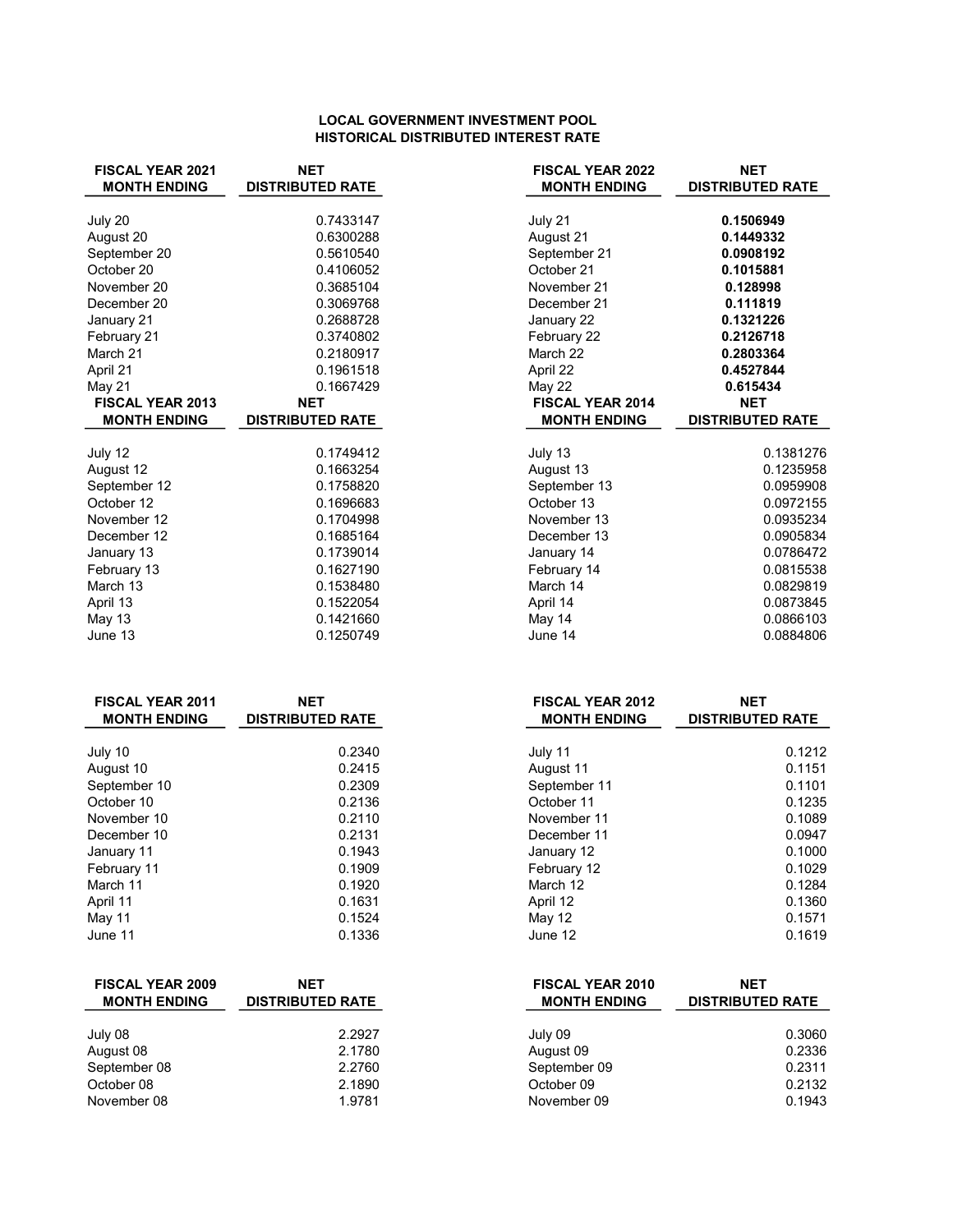| <b>FISCAL YEAR 2021</b><br><b>MONTH ENDING</b> | <b>NET</b><br><b>DISTRIBUTED RATE</b> | <b>FISCAL YEAR 2022</b><br><b>MONTH ENDING</b> | <b>NET</b><br><b>DISTRIBUTED RATE</b> |
|------------------------------------------------|---------------------------------------|------------------------------------------------|---------------------------------------|
|                                                |                                       |                                                |                                       |
| July 20                                        | 0.7433147                             | July 21                                        | 0.1506949                             |
| August 20                                      | 0.6300288                             | August 21                                      | 0.1449332                             |
| September 20                                   | 0.5610540                             | September 21                                   | 0.0908192                             |
| October 20                                     | 0.4106052                             | October 21                                     | 0.1015881                             |
| November 20                                    | 0.3685104                             | November 21                                    | 0.128998                              |
| December 20                                    | 0.3069768                             | December 21                                    | 0.111819                              |
| January 21                                     | 0.2688728                             | January 22                                     | 0.1321226                             |
| February 21                                    | 0.3740802                             | February 22                                    | 0.2126718                             |
| March 21                                       | 0.2180917                             | March 22                                       | 0.2803364                             |
| April 21                                       | 0.1961518                             | April 22                                       | 0.4527844                             |
| May 21                                         | 0.1667429                             | May 22                                         | 0.615434                              |
| December 08                                    | 1.8441                                | December 09                                    | 0.1701                                |
| January 09                                     | 1.2910                                | January 10                                     | 0.1296                                |
| February 09                                    | 0.9755                                | February 10                                    | 0.1158                                |
| March 09                                       | 0.9597                                | March 10                                       | 0.1508                                |
| April 09                                       | 0.5931                                | April 10                                       | 0.1786                                |
| May 09                                         | 0.4677                                | May 10                                         | 0.2046                                |
| June 09                                        | 0.3600                                | June 10                                        | 0.2203                                |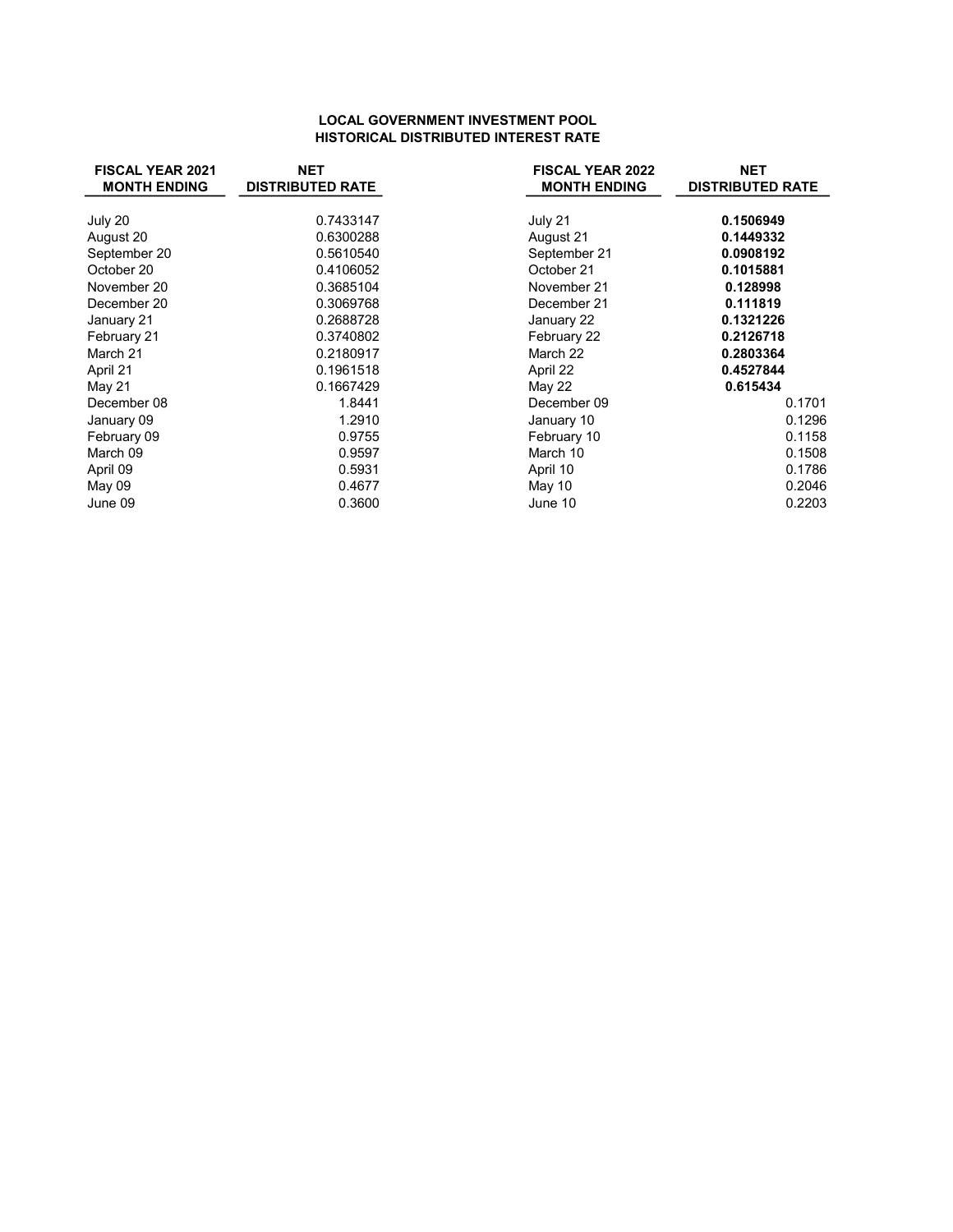| <b>FISCAL YEAR 2021</b><br><b>MONTH ENDING</b> | <b>NET</b><br><b>DISTRIBUTED RATE</b> | <b>FISCAL YEAR 2022</b><br><b>MONTH ENDING</b> | <b>NET</b><br><b>DISTRIBUTED RATE</b> |
|------------------------------------------------|---------------------------------------|------------------------------------------------|---------------------------------------|
|                                                |                                       |                                                |                                       |
| July 20                                        | 0.7433147                             | July 21                                        | 0.1506949                             |
| August 20                                      | 0.6300288                             | August 21                                      | 0.1449332                             |
| September 20                                   | 0.5610540                             | September 21                                   | 0.0908192                             |
| October 20                                     | 0.4106052                             | October 21                                     | 0.1015881                             |
| November 20                                    | 0.3685104                             | November 21                                    | 0.128998                              |
| December 20                                    | 0.3069768                             | December 21                                    | 0.111819                              |
| January 21                                     | 0.2688728                             | January 22                                     | 0.1321226                             |
| February 21                                    | 0.3740802                             | February 22                                    | 0.2126718                             |
| March 21                                       | 0.2180917                             | March 22                                       | 0.2803364                             |
| April 21                                       | 0.1961518                             | April 22                                       | 0.4527844                             |
| <b>May 21</b>                                  | 0.1667429                             | <b>May 22</b>                                  | 0.615434                              |
| <b>FISCAL YEAR 2007</b>                        | <b>NET</b>                            | <b>FISCAL YEAR 2008</b>                        | <b>NET</b>                            |
| <b>MONTH ENDING</b>                            | <b>DISTRIBUTED RATE</b>               | <b>MONTH ENDING</b>                            | <b>DISTRIBUTED RATE</b>               |
| July 06                                        | 5.2044                                | July 07                                        | 5.2162                                |
| August 06                                      | 5.1545                                | August 07                                      | 5.1027                                |
| September 06                                   | 5.1812                                | September 07                                   | 5.0191                                |
| October 06                                     | 5.2023                                | October 07                                     | 5.0390                                |
| November 06                                    | 5.1464                                | November 07                                    | 4.7893                                |
| December 06                                    | 5.1850                                | December 07                                    | 4.6938                                |
| January 07                                     | 5.1253                                | January 08                                     | 4.3761                                |
| February 07                                    | 5.1278                                | February 08                                    | 3.4797                                |
| March 07                                       | 5.2696                                | March 08                                       | 3.1010                                |
| April 07                                       | 5.1456                                | April 08                                       | 2.3319                                |
| May 07                                         | 5.1726                                | May 08                                         | 2.4783                                |
| June 07                                        | 5.1410                                | June 08                                        | 2.2345                                |
| <b>EICOAL VEAD ONAE</b>                        | <b>NICT</b>                           | EICOAL VEAD 2006                               | <b>NET</b>                            |

| <b>NET</b><br><b>DISTRIBUTED RATE</b> | <b>FISCAL YEAR 2006</b><br><b>MONTH ENDING</b> | <b>NET</b><br><b>DISTRIBUTED RATE</b> |
|---------------------------------------|------------------------------------------------|---------------------------------------|
|                                       |                                                | 3.3031                                |
| 1.3327                                |                                                | 3.3607                                |
| 1.4739                                | September 05                                   | 3.5578                                |
| 1.6427                                | October 05                                     | 3.7002                                |
| 1.7112                                | November 05                                    | 3.8989                                |
| 2.0287                                | December 05                                    | 4.0943                                |
| 2.1578                                | January 06                                     | 4.3138                                |
| 2.3284                                | February 06                                    | 4.3239                                |
| 2.4969                                | March 06                                       | 4.5033                                |
| 2.7482                                | April 06                                       | 4.6286                                |
| 2.9286                                | May 06                                         | 4.7779                                |
| 3.0985                                | June 06                                        | 4.9855                                |
|                                       | 1.2595                                         | July 05<br>August 05                  |

| <b>FISCAL YEAR 2005</b><br><b>MONTH ENDING</b> | <b>NET</b><br><b>DISTRIBUTED RATE</b> | <b>FISCAL YEAR 2006</b><br><b>MONTH ENDING</b> | <b>NET</b><br><b>DISTRIBUTED RATE</b> |
|------------------------------------------------|---------------------------------------|------------------------------------------------|---------------------------------------|
| July 04                                        | 1.2595                                | July 05                                        | 3.3031                                |
| August 04                                      | 1.3327                                | August 05                                      | 3.3607                                |
| September 04                                   | 1.4739                                | September 05                                   | 3.5578                                |
| October 04                                     | 1.6427                                | October 05                                     | 3.7002                                |
| November 04                                    | 1.7112                                | November 05                                    | 3.8989                                |
| December 04                                    | 2.0287                                | December 05                                    | 4.0943                                |
| January 05                                     | 2.1578                                | January 06                                     | 4.3138                                |
| February 05                                    | 2.3284                                | February 06                                    | 4.3239                                |
| March 05                                       | 2.4969                                | March 06                                       | 4.5033                                |
| April 05                                       | 2.7482                                | April 06                                       | 4.6286                                |
| May 05                                         | 2.9286                                | May 06                                         | 4.7779                                |
| June 05                                        | 3.0985                                | June 06                                        | 4.9855                                |

| <b>FISCAL YEAR 2003</b> | <b>NET</b>              | <b>FISCAL YEAR 2004</b> | <b>NET</b>              |
|-------------------------|-------------------------|-------------------------|-------------------------|
| <b>MONTH ENDING</b>     | <b>DISTRIBUTED RATE</b> | <b>MONTH ENDING</b>     | <b>DISTRIBUTED RATE</b> |
| July 02                 | 1.9417                  | July 03                 | 1.1625                  |
| August 02               | 1.8612                  | August 03               | 1.0802                  |
| September 02            | 1.7956                  | September 03            | 1.0538                  |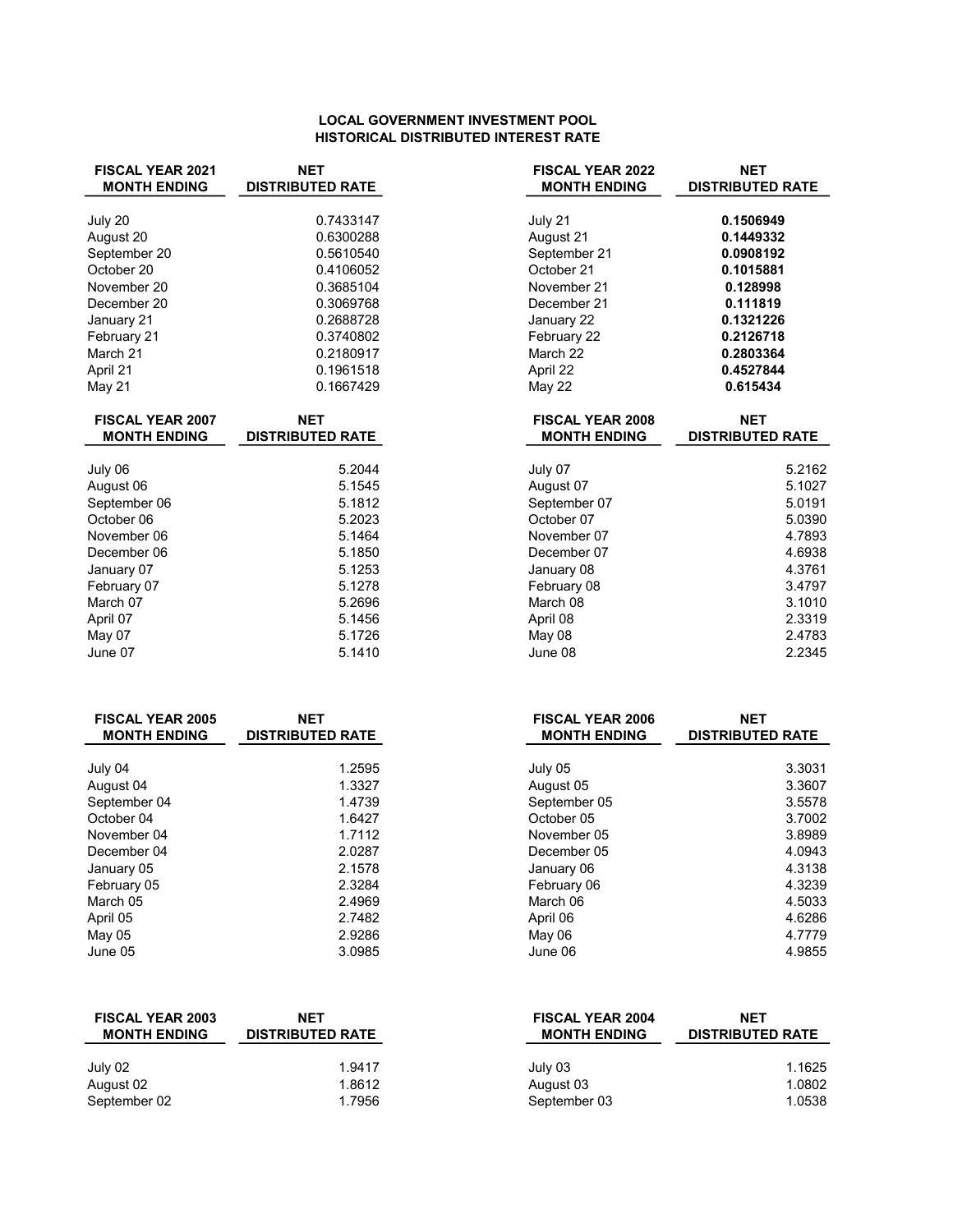| <b>FISCAL YEAR 2021</b><br><b>MONTH ENDING</b> | <b>NET</b><br><b>DISTRIBUTED RATE</b> | <b>FISCAL YEAR 2022</b><br><b>MONTH ENDING</b> | <b>NET</b><br><b>DISTRIBUTED RATE</b> |
|------------------------------------------------|---------------------------------------|------------------------------------------------|---------------------------------------|
| July 20                                        | 0.7433147                             | July 21                                        | 0.1506949                             |
| August 20                                      | 0.6300288                             | August 21                                      | 0.1449332                             |
| September 20                                   | 0.5610540                             | September 21                                   | 0.0908192                             |
| October 20                                     | 0.4106052                             | October 21                                     | 0.1015881                             |
| November 20                                    | 0.3685104                             | November 21                                    | 0.128998                              |
| December 20                                    | 0.3069768                             | December 21                                    | 0.111819                              |
| January 21                                     | 0.2688728                             | January 22                                     | 0.1321226                             |
| February 21                                    | 0.3740802                             | February 22                                    | 0.2126718                             |
| March 21                                       | 0.2180917                             | March 22                                       | 0.2803364                             |
| April 21                                       | 0.1961518                             | April 22                                       | 0.4527844                             |
| May 21                                         | 0.1667429                             | May 22                                         | 0.615434                              |
| October 02                                     | 1.8199                                | October 03                                     | 1.0801                                |
| November 02                                    | 1.7016                                | November 03                                    | 1.0383                                |
| December 02                                    | 1.6340                                | December 03                                    | 1.0950                                |
| January 03                                     | 1.4283                                | January 04                                     | 1.0612                                |
| February 03                                    | 1.3520                                | February 04                                    | 1.0538                                |
| March 03                                       | 1.3534                                | March 04                                       | 1.1150                                |
| April 03                                       | 1.2394                                | April 04                                       | 1.0463                                |
| May $03$                                       | 1.2399                                | May 04                                         | 1.0820                                |
| June 03                                        | 1.1959                                | June 04                                        | 1.0992                                |